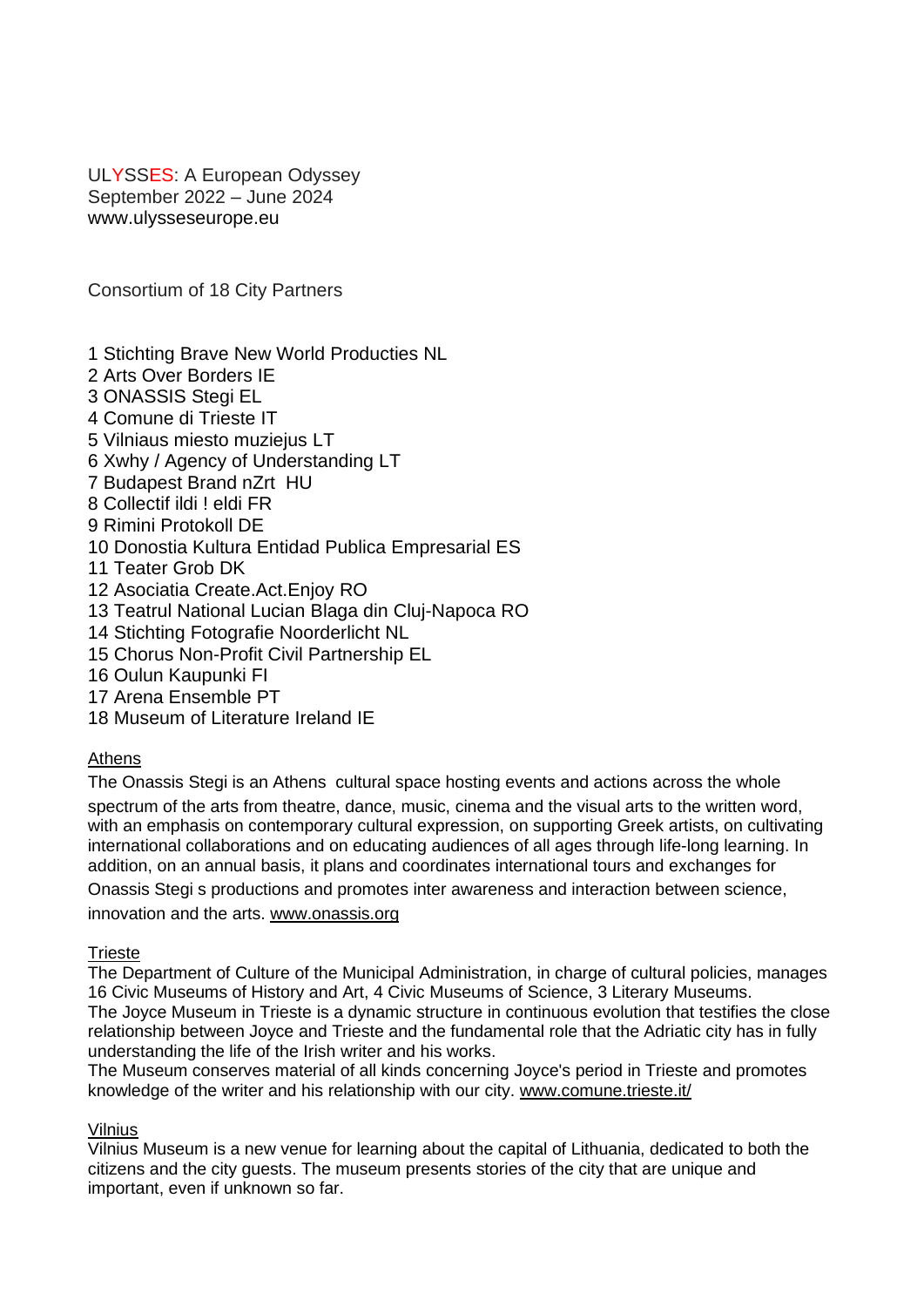The mission of the Museum is to nurture perceptive and knowledgeable residents of the city. Dynamic and constantly changing, like Vilnius itself, the Museum plans to put on two or three exhibitions each year, based on original studies of urban life. It invites visitors to take a closer look at the city, and discover something unexpected in its familiar spaces. [www.vilniausmuziejus.lt](http://www.vilniausmuziejus.lt/)

Xwhy / Agency of Understanding (UAB Theoria") is an advisory group focusing on clarity and meaning. From urban planning and policy making to leadership and product innovation – the team provides understanding of context and cultures that reveals sustainable solutions. Applying methods from human sciences – philosophy, anthropology, ethnography, behavioral economics - is the way of working with private and public sectors. Company offers such services as data sense-making, stakeholder engagement, contextual consumer research, creative project writing, individual concept creation, real innovation development, sustainable strategy, creating cultures, connecting communities, workspace anthropology, creative placemaking, workshops and integral brand identity. [www.xwhy.lt](http://www.xwhy.lt/)

# Budapest

The Budapest Brand Nonprofit Zrt. is Budapest s official organisation for tourism, culture and marketing activities. Our team simultaneously develops the city s brand and tourism strategy, and is responsible for creating content related to the city, along with organising cultural festivals. Its task is to connect the city s communities, tell the stories that define Budapest, and offer a unique experience to residents and visitors alike. We showcase the opportunities offered by the city, foster communities and convey a liveable and lovable city image to Budapest-dwellers and visitors as well. [www.enbudapestem.hu](http://www.enbudapestem.hu/)

# Marseille

Irish artists gethan&myles have lived and worked in Marseille since 2011. Their socially-engaged and collaborative practice is constructed in constant contact with the concrete experiences lived and shared by those around them. Their installations, films, sculptures, images and textual works vindicate the capacity of art to enrich our relationship with others and the world around us. ildi ! eldi is a theatre collective which, since 2008, has been led by Sophie Cattani and Antoine Oppenheim. It is made up of actors, technicians, musicians and writers who work with new writing. Currently the collective works exclusively with writers and artists to create new pieces of theatre and performance. [www.ildieldi.fr](http://www.ildieldi.fr/)

#### Berlin

Daniel Wetzel, founding member of Rimini Protokoll with Helgard Haug and Stefan Kaegi. Works in theater, radio play, film and installation with "experts of everyday life". (Further) development of art forms and new formats of documentary theater, such as productions of 100% City in more than 40 cities worldwide with 100 statistically representatively selected citizens each. Awarded numerous prizes including the European Theater Prize, the Silver Lion of the Venice Biennale, the Japan Media Arts Award, the Swiss Grand Prix National Theater Award. [www.rimini-protokoll.de](http://www.rimini-protokoll.de/) Jean Peters, co-founder of the Peng Kollektiv. Interventionist artist and investigative journalist. Strategies for strengthening social and ecological justice. Reporter for the research center Correctiv Media. Former author for ZDF Magazin Royale and head of campaigns at Oxfam. Awarded the Aachen Peace Prize with Peng. <http://pen.gg/>

# **San Sebastian**

Donostia Kultura is an organisation within the Municipality of Donostia that manages the cultural policy of the city. It has a staff of about 240 people and after a long trajectory of more than thirty years has achieved an outstanding social reach as shown by the fact that in a city of 187,000 inhabitants more than 112,000 citizens are members of the organisation. Donostia Kultura is responsible for various facilities, including 18 municipal libraries, 11 cultural centres, two municipal theatres and a museum. The International Jazz Festival, the Human Rights Festival, Antzerkia Feria, Literaktum and the Boat Races that are held at La Concha are some of the international events organised by Donostia Kultura. [www.donostiakultura.com](http://www.donostiakultura.com/)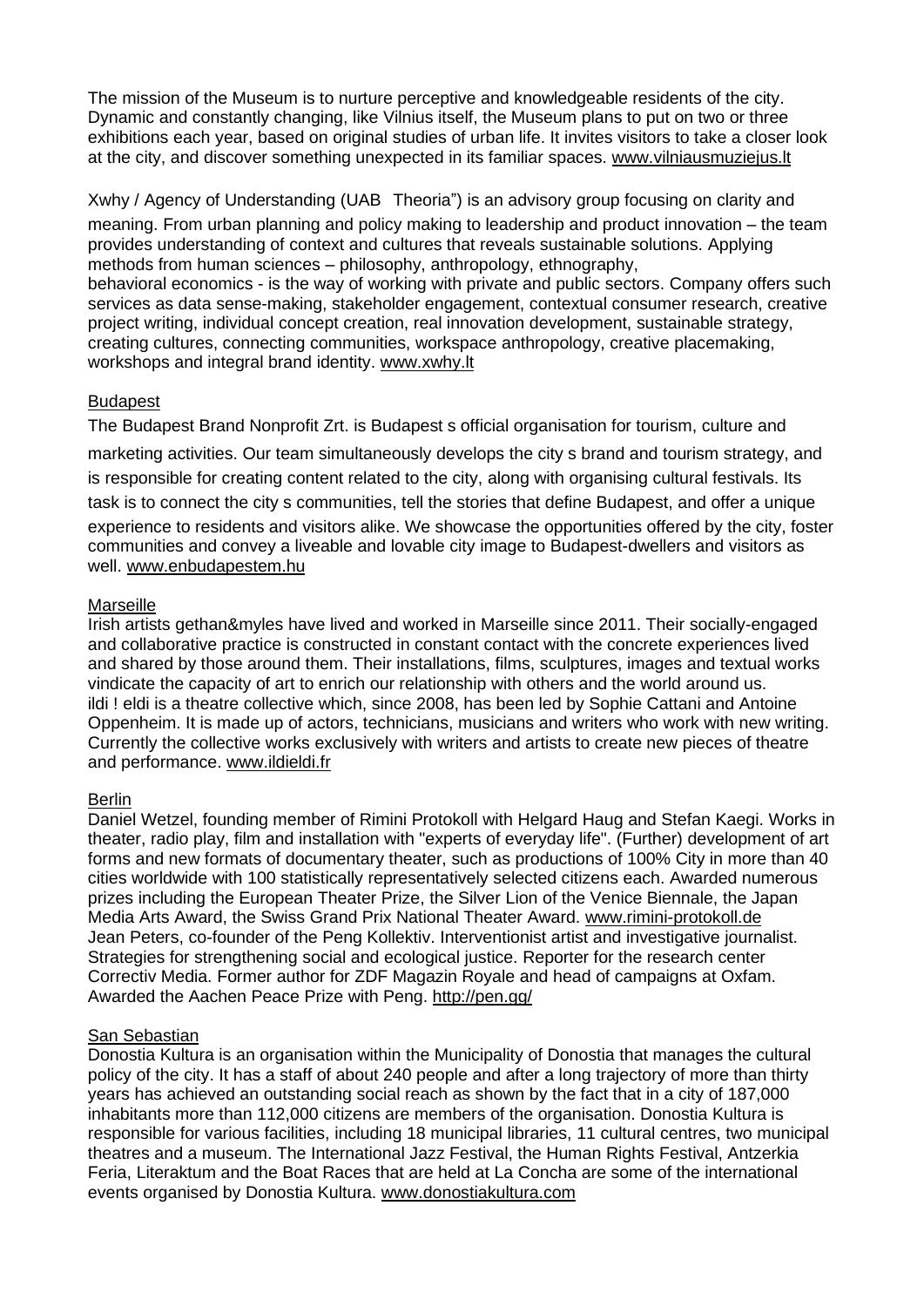### **Copenhagen**

Teater Grob is a new writing theatre based in Copenhagen. Our mission is to bring new writing and bold experiments created by diverse teams of local and international artists to our audiences. Located in the multicultural municipality of Nørrebro, we aim to produce artistic work that is relevant to local and global audiences alike. Through our performances, stage work, workshops, mentoring and support programmes for emerging artists, we support and promote values of diversity, inclusion and equality for the Danish performing arts scene and beyond. [www.grob.dk](http://www.grob.dk/)

### Istanbul

#### Yalan Dünya Films Ltd

Yalan Dünya Films Ltd, established in 2002, is an avant-garde contemporary art and film production company. Some of the contemporary art video installation works have been widely exhibited in prominent international museums and one of the work titled Küba received the

Carnegie Prize . Yalan Dünya, produced many award winning feature films, some of which were

co-produced with EU countries, and documentaries in addition to a political satire series for Fox Turkey. Yalan Dünya Films acts as a hub for emerging artists and directors both national and international while giving service as a film curating body for European Films , organizing film screening days and events in under-privileged areas and cultural institutions. It also consults and supports grassroots film festivals in Turkey.

Gülen Güler, with the back round in Education and Sociology established Yalan Dünya Films in 2002 after working in the area of education in various capacities for many years.

She produced various contemporary art video installation works, which have been widely exhibited in prominent international museums and one of the works titled Küba received the Carnegie

## Prize .

She produced many award winning feature films and documentaries, some of which were coproduced with EU countries, in addition to a political satire series for TV channels. Her company acts as a hub for emerging artists and directors both national and international while giving service as a film curating body for European Films, organizing film screening days and film events in under-privileged areas and cultural institutions. She also consults and supports grassroots film festivals and cultural events in Turkey. [https://tr.linkedin.com/in/gulen-guler-](https://tr.linkedin.com/in/gulen-guler-8841b6a)[8841b6a](https://tr.linkedin.com/in/gulen-guler-8841b6a)

# **Clui**

Create.Act.Enjoy (CAE), founded in 2013, has as main purpose the active contribution to the definition of independent culture in Romania, by carrying out cultural, educational and art therapy activities.

Connected to contemporary cultural trends, CAE generates activities such as: socio-cultural interventions, artistic interpretation, art therapy, creative workshops with vulnerable groups (children from rural areas, children with disabilities or from foster care), artistic creation (performance, happening, installation), film and video production - all with aims to promote young artists, develop the concept of well-being acquired through direct interaction with art, strengthen national and international relations in order to establish intercultural exchanges. [www.createactenjoy.com](http://www.createactenjoy.com/)

Cluj-Napoca "Lucian Blaga" National Theatre is a public cultural institution under the Ministry of Culture in Romania and is the most important cultural landmark of the city. The theatre was built between 1904-1906 by the renowned Austrian architects Helmer and Fellner (who designed and built 48 theatres throughout Europe) and is the home of the Romanian National Theatre since 1919.

Our mission is to create theatre performances and to provide a framework for local and national theatre and performance art research, to increase the artistic and professional theatre environment and to improve the cultural development of the city and of wider communities. [www.teatrulnationalcluj.ro](http://www.teatrulnationalcluj.ro/)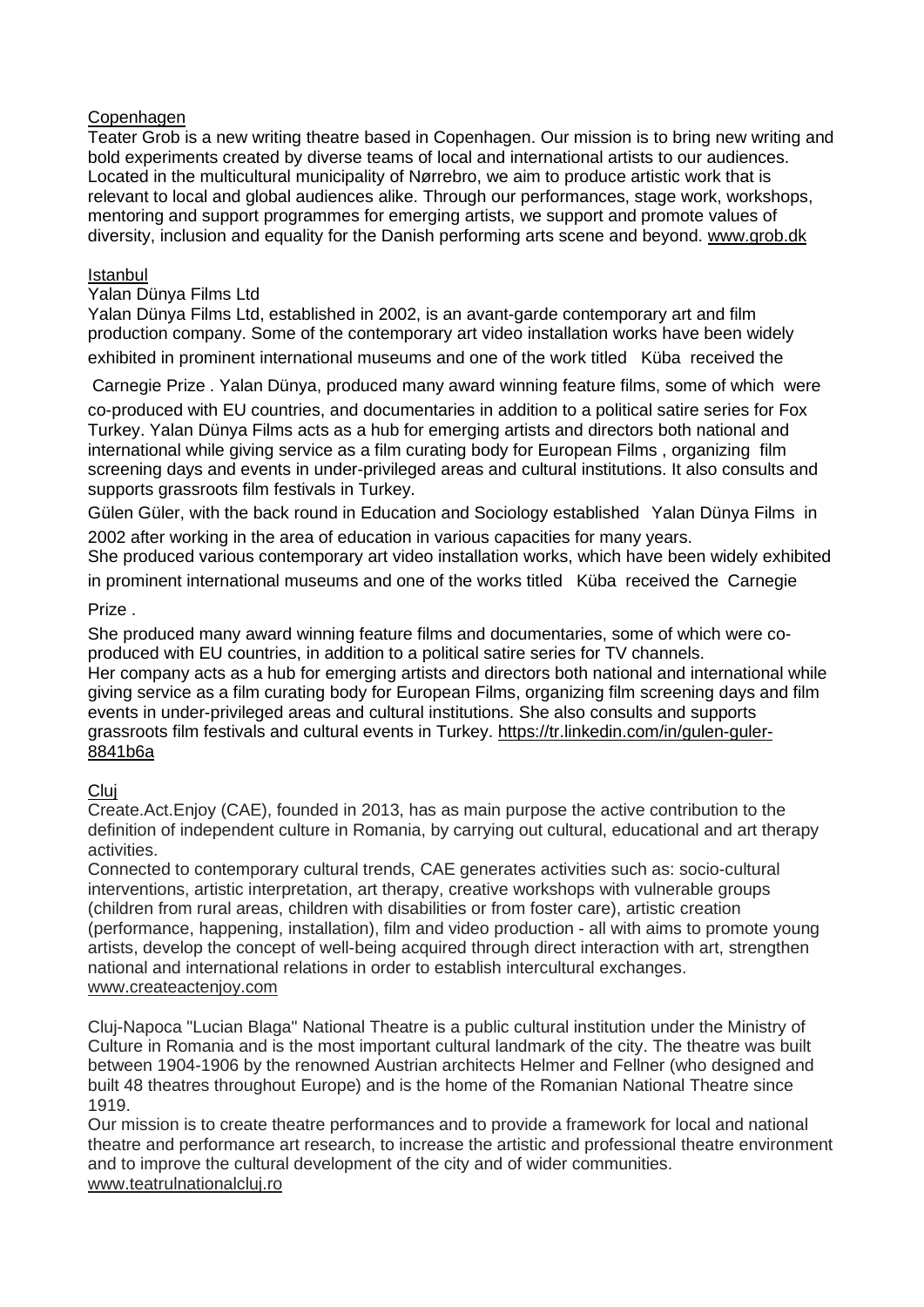### Groningen

Noorderlicht is a platform for contemporary observation and an inclusive stage for artists from all around the world. Here they find their way to discuss with the public and search for the limits of their profession. Their work merges with that of the non-professional, who has access to social media channels with smartphones and tries to form his or her own image of the world. Our themes are universal and related to local and international issues.

We encourage insight and engagement with artistic social stories about what touches and moves people and adds to their development. Photographic viewing is our starting point, visual culture our field of work. [http://www.noorderlicht.com](http://www.noorderlicht.com/)

### Eleusis

CHORUS is an NGO founded to bridge arts, education and social challenges. It was established in 2016 in Eleusis, Greece, by active citizens working in culture, arts and education. Our mission is to promote humanitarian principles and values, to trigger public debate and mobilise the public on important social issues and human rights, through contemporary artistic creation, education and cultural activities.

Eleusis is the largest industrial centre of Greece. The signs of industrialisation and environmental degradation are visible on the city's urban fabric. Within UEO, CHORUS will present an artistic project that foregrounds environmental and ecological challenges. [https://chorus.org.gr](https://chorus.org.gr/)

## Oulu

Lumo Light Festival is organised annually at the end of November by the City of Oulu. Based on light art and public lighting, the festival brings together multiple forms of art in an open city space in an easily accessible way for a large audience. Oulu is a city of strong contrasts – nightless nights of the midnight sun and sunless days in the heart of winter – holding 210.000 inhabitants in Northern Finland. Oulu has been selected as European Capital of Culture for 2026. [www.ouka.fi](http://www.ouka.fi/)

#### Lisbon

Arena Ensemble is a platform for the development of artistic projects that has been growing since its foundation in 2007, always revealing an awareness for risk and experimentation in the search for new theatrical and performative practices, anchored in the intersection of different artistic genres.

The work of Marco Martins, Arena's artistic director, increasingly emerges from the encounter with specific and peripheral communities with whom he develops long creative processes that challenge an economy of production and in which the lives and stories of their performers (nonactors) are the dramaturgical basis of the shows.

The name Arena means a space for combat, confrontation and action that resists specific techniques or predominant languages. The work developed implies the investment in a laboratory practice that mixes references and crosses theatre, dance, visual arts and performance through collaboration with several artists, fundamental in this dynamic. [www.arenaensemble.com](http://www.arenaensemble.com/)

#### Dublin

The Museum of Literature Ireland (Irish: Músaem Litríochta na hÉireann), branded MoLI in homage to Molly Bloom, is a literary museum in Dublin, Ireland. Located on St Stephen s Green in

University College Dublin s historic Newman House, MoLI opened to the public in September 2019. The product of a partnership between University College Dublin and the National Library of Ireland, MoLI is Ireland s first literature museum and the first museum globally dedicated to the Irish literary tradition.

Originally conceived as a James Joyce Centre, MoLI was designed as a celebration of Ireland's literary greats from over the centuries, showcasing the country's written heritage in all its glory via immersive exhibitions with an international appeal and exploring how such a small island has produced so many of the world s literary giants. MoLI is a cultural hub for Dublin – a place which inspires the next generation of writers.

It holds a permanent collection of James Joyce-related material, including his "Copy No. 1" of Ulysses, and revolving exhibitions on other Irish literary figures. With a range of audio and